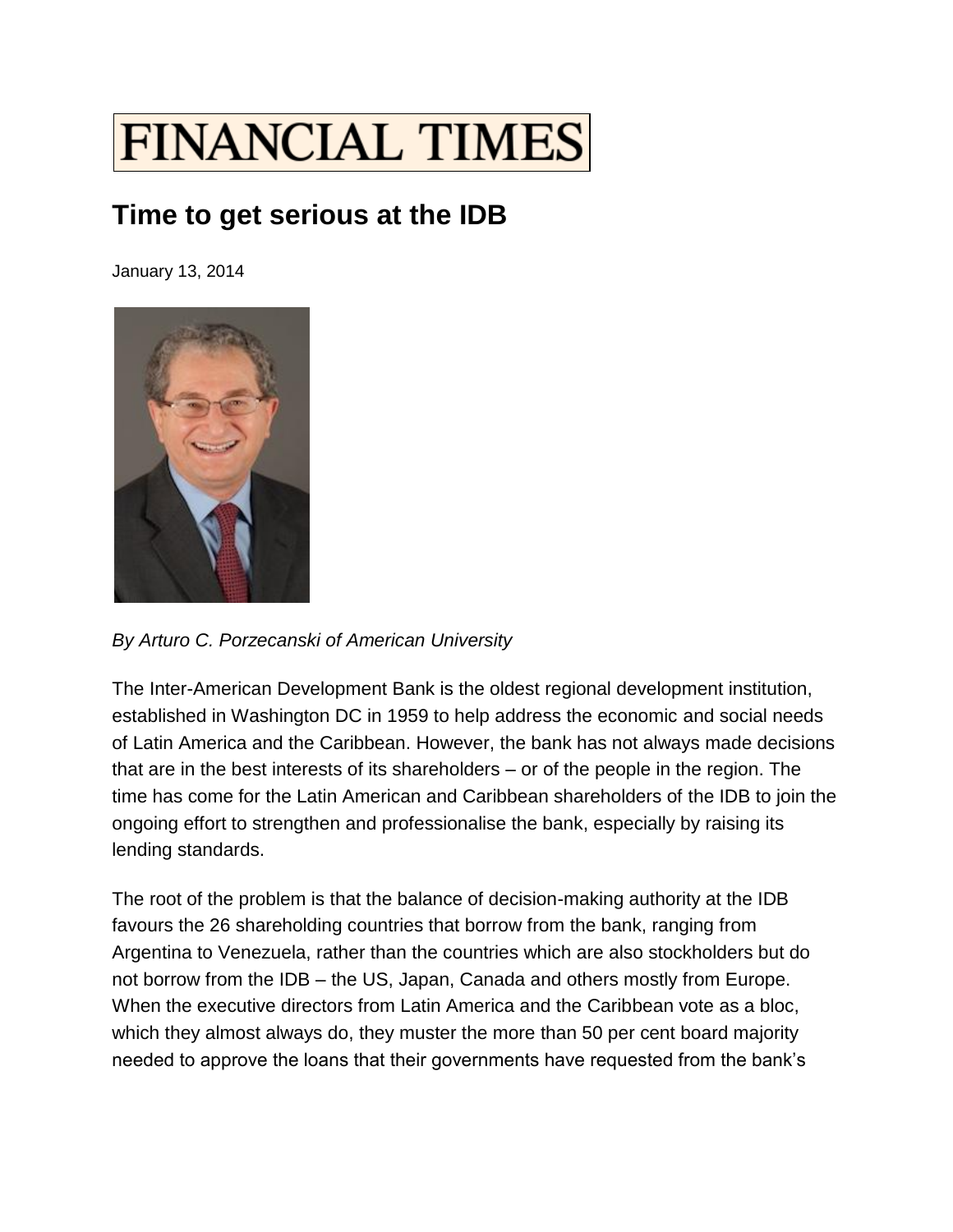staff. This unusual ownership structure, which puts Latin American governments in the IDB's driver's seat, invites conflicts of interest, collusion and self-dealing.

Therefore, even though the US is by far the IDB's principal stockholder, and its 30 per cent capital contribution is the highest such US stake in any multilateral bank, its clout is relatively limited. It is only when the IDB needs to raise more capital from its nonregional shareholders – the ones with deep pockets – that the borrowing countries court the US and the other stakeholders with promises to take steps to depoliticise and improve the institution.

For example, in 2010, as part of the process to secure approval for the IDB's ninth general capital increase, its board of governors passed a series of reforms intended to strengthen the bank's strategic focus, development effectiveness and efficiency. One of the measures mandated the preparation of a yearly, confidential "macroeconomic sustainability assessment" for each borrowing country, with a favourable judgement becoming one of the prerequisites for the maintenance of countries' access to IDB loans – to avoid throwing good money after bad.

It was agreed that unsustainable macroeconomic conditions would be understood to exist in a country when, whatever their cause, there was a strong likelihood that within the next two years it would experience an inability to fulfil public debt obligations; a shortage of foreign exchange for the normal functioning of the economy; the need to rescue financial institutions; or a prolonged and destabilising inflationary process.

Argentina and Venezuela are two countries that have been experiencing deepening economic problems during recent years. Economic policies in both have featured populist fiscal, monetary, income-redistributing, and other investment-unfriendly measures which have degraded their creditworthiness, led to the rationing of dollars via stringent capital controls, and generated sustained, double-digit inflation – recently, around 25 and 55 per cent, respectively. One would expect, therefore, that the IDB would have scaled back lending to both these countries, because they are paragons of macroeconomic unsustainability.

According to the IDB's strategy document drafted three years ago, Venezuela had the green light to receive approvals for \$900m in loans per annum during 2011-14. In the past three years, however, the IDB has granted loans to Venezuela for a mere \$520m in total – one-fifth of the amount originally on offer. This is consistent with the country failing to get a passing grade.